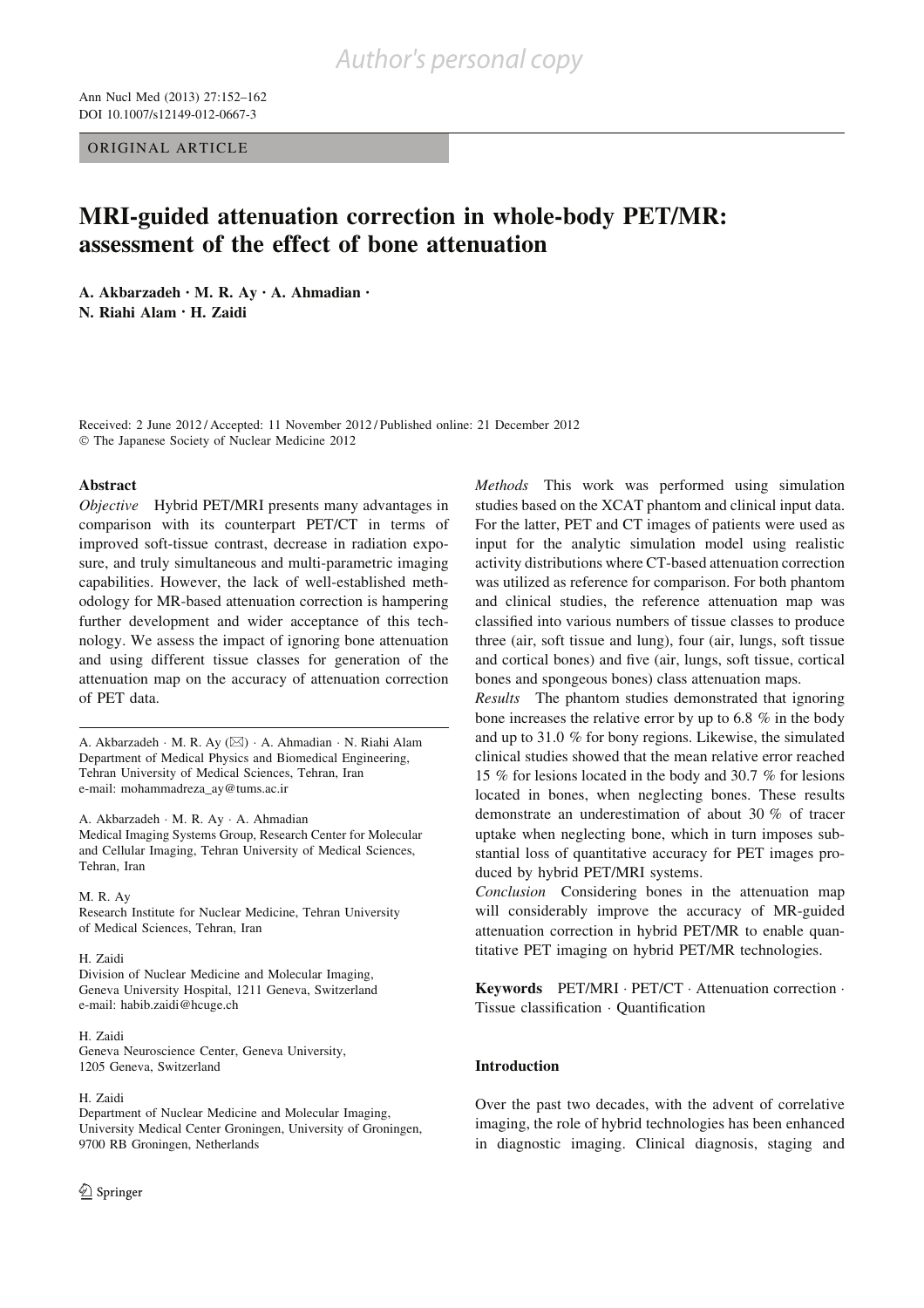assessment of response to therapy, which impact therapeutic options and patient management highly depend on the information provided by imaging technologies. Both structural (CT, MRI) and functional (PET, SPECT, fMRI, DWI) imaging or a combination of both modalities are used clinically and have proven to be useful for the decision-making process and for predicting outcome [1, 2]. The widespread acceptance of PET/CT in clinical setting substantiated that the availability of spatially aligned complementary information compensates for the shortcomings of one modality with the strength of the other [3]. The advantages of PET/CT over its mono-modal counterparts and its role in diagnostic and therapeutic radiology planted the seed of idea to combine PET molecular imaging with high soft-tissue contrast MRI [4–6].

One of the most challenging issues of quantitative PET imaging is attenuation of annihilation photons through their pathway. Attenuation correction requires the availability of the attenuation distribution which accounts for the distribution of attenuating properties of biological tissues. Besides the value of correlated structural information for localization of metabolic abnormalities, the CT component of PET/CT provides the attenuation map to feed the attenuation correction process [7, 8]. On the other hand, the derivation of the attenuation map from MR images is inherently difficult since the MR signal correlates with proton densities and tissue relaxation properties, rather than with electron density and as such it is not directly related to attenuation density [9].

Several techniques have been suggested to derive an attenuation map from MR images [10]. Segmentationbased methods generate an attenuation map by classification of MR images into several classes followed by assignment of predefined attenuation coefficients to various tissue types. Since the segmentation of bones from MR images acquired using conventional sequences is a difficult task, segmentation-based approaches fail to include bones in the attenuation map. A simplified method suitable for clinical whole-body imaging suggested the classification of whole-body images into only three classes (air, soft tissue and lung), which has been implemented on commercial PET/MRI scanners [11, 12]. Another technique considers a 4-class attenuation map (air, lungs, fat, and soft tissue), which requires the acquisition of a 2-point Dixon MR sequence [13]. The method consequently ignores bony structures which are filled with soft-tissue-equivalent medium. Few studies reported on the use of dedicated MR sequence (e.g. ultrashort echo time, UTE) to label bony structures that will likely play a pivotal role for the accurate derivation of attenuation maps from MR images on PET/MR systems [14–17].

The issue of using segmented attenuation maps and its impact on quantitative accuracy has been addressed in a number of studies in the realm of PET/CT [18, 19]. However, these studies still did not address the specificities of PET/MR. Most MR-based attenuation-correction techniques ignore bones owing to the inherent difficulties of bone segmentation from conventional MR sequences. Martinez-Moller et al. [13] recognized that ignoring bone had an impact on lesion quantification, but this impact was small for all lesions, even those located in the pelvic bone and lumbar vertebrae. The largest standardized uptake value (SUV) change  $\langle$  <15 % on average) were reported in lesions located in the bone [11, 13, 20]. However, the influence of bone could be higher in neurologic studies because of the skull through which photons must pass before reaching the detectors [21]. Most previous studies reported that this bias does not affect the clinical interpretation by experienced radiologists.

Concurrent with our group, recently Keereman et al. [22] specifically focused on the error associated with the use of different tissue classes when segmented attenuation correction is applied by means of simulations using the XCAT phantom. Although this study shed light on some issues related to the impact of tissue classes, it has some limitations because of the lack of realistic clinical studies. As a matter of fact, the inclusion of clinical studies strengthens the conclusions reached in more complex situations. In this work, we evaluate the impact of considering hard bone and soft bone on the accuracy of MRAC of PET data using simulation studies of the XCAT phantom and clinical studies.

### Materials and methods

Input data

# XCAT phantom studies

The XCAT (4D extended cardiac-torso) phantom was used to simulate 3D distributions of activity and attenuation coefficients typical of whole-body PET/CT studies. This phantom was specifically developed for realistic simulation of human anatomy and physiology for nuclear medicine studies [23, 24]. The phantom considers the motion associated with both respiratory and cardiac motion. To isolate the evaluation of MRAC from motion artifacts, we performed a static simulation.

This phantom in fact resembles a database that accepts an input file containing information pertaining to anatomic height, weight, gender and the amount of activity for each organ to create two sets of 3D images: (1) activity map based on a predefined list of activities in the input file and (2) the corresponding attenuation map for the specified energy (511 keV for PET). We created a male subject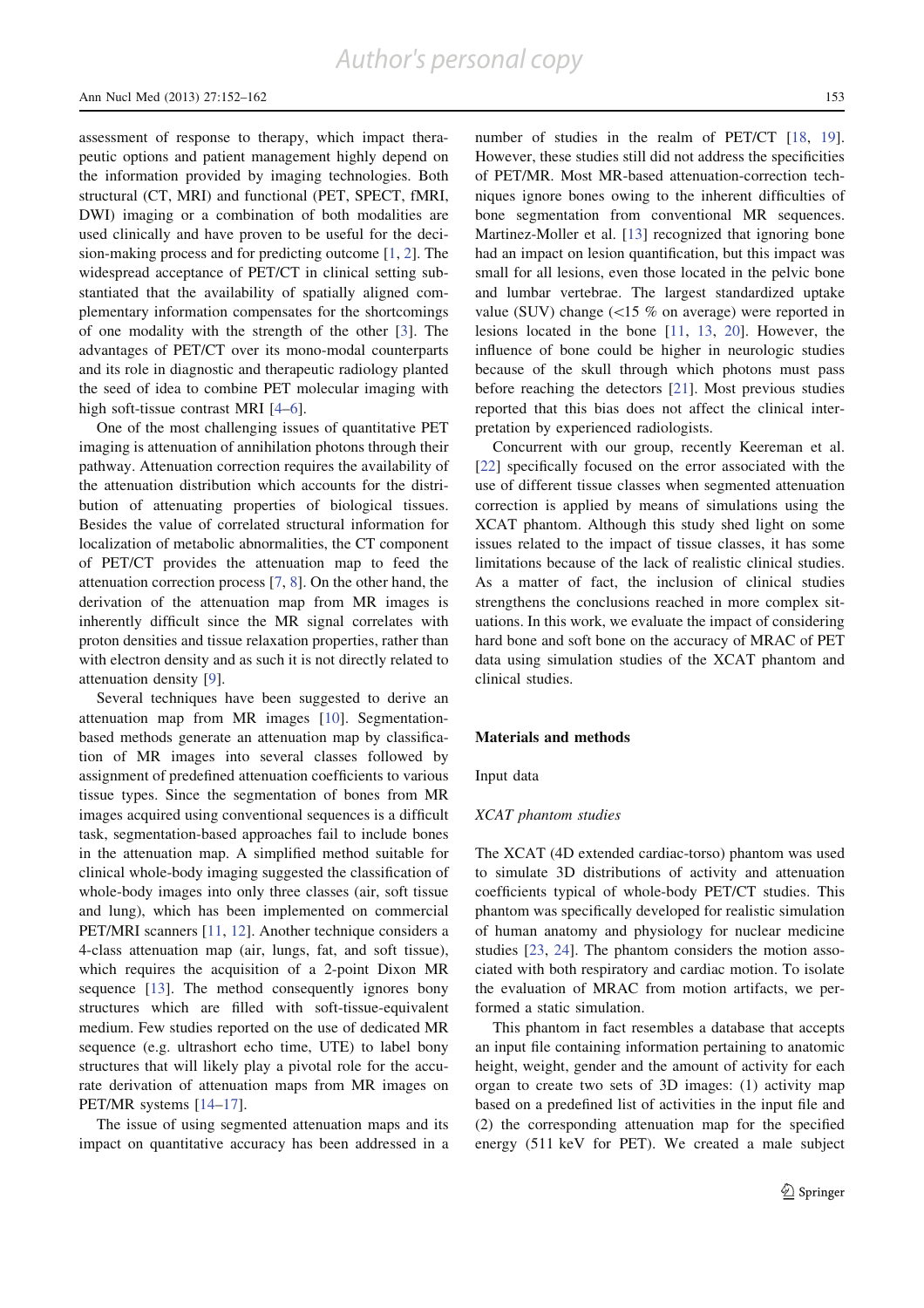having a weight of 85 kg and height of 190 cm. The activity assigned to each region was devised using a combination of clinical PET studies and data available in the literature for whole-body FDG studies [25, 26]. The matrix size of the phantom was  $128 \times 128 \times 461$  containing voxels of size  $4 \times 4 \times 4$  mm<sup>3</sup>.

# Clinical studies

Whole-body <sup>18</sup>F-FDG PET/CT images of 10 patients were acquired on the Biograph 16 PET/CT scanner (Siemens Healthcare, Erlangen, Germany). PET images were acquired with a slice thickness of 5 mm and pixel size of  $4.07 \times 4.07$  mm<sup>2</sup> and dimensions of  $168 \times 168 \times$ 300–400. A low-dose CT scan was performed on CT subsystem of PET/CT for attenuation-correction purposes. It should be noted that the clinical studies used in this work lacked the presence of representative lesions in regions we wanted to focus on (lesions located in different parts of body). As such, our choice was to manually insert lesions in these clinical PET studies according to guidelines provided by nuclear medicine physicians. This retrospective study was approved by the local ethical committee and informed consents were obtained.

## Simulations

#### Simulation of lesions

Realistic lesions were manually placed inside the body or bones paying special attention to mimic typical sizes and uptake of tumors. The lesions consisted of elliptical ROIs with three different diameters and realistic SUVs [27]. The diameter was randomly determined in the range of 10–50 mm. Similarly, the location was randomly selected inside the body as well as osseous regions (focusing on osteo-metastatic lesions). The range of SUVs typical of malignant disease was determined from the literature [28]. The SUV for each lesion was randomly chosen to be in the range [2.5–5], indicating malignancy. The idea is to link potential underestimation of SUV consequent to the use of MR-guided attenuation correction with their clinical misinterpretation as benign. Over 380 lesions were inserted in randomly selected bony regions, whereas over 800 lesions were inserted in random locations in the body of the 10 clinical studies. It should be noted that simulated lesions were inserted in both clinical and phantom studies.

### PET data simulation and image reconstruction

Analytic simulation is a rapid technique for simulation of PET data. Annihilation photons traverse tissues having different attenuation coefficients and are attenuated through their pathways. Compton scattering was not considered since it was reported to have a minor impact on the results for the purpose of this study [22]. The activity and attenuation maps are used as input to the simulation process, which consists of a forward projection operator taking into account photon attenuation and the genuine geometry of the PET scanner (Siemens Biograph 16 HireZ). Poisson noise was added to the simulated projection data. The simulated PET data were reconstructed using OSEM iterative algorithm (8 subsets and 4 iterations) by means of the STIR image reconstruction library [29]. It should be noted that for clinical studies, the attenuation map is generated using the bilinear energy mapping technique used on the majority of commercial PET/CT scanners [30].

As discussed earlier, the main aim of this study is to assess the effect of using different tissue classifications for generation of the attenuation map. Therefore, the attenuation map is classified into three tissue classes (air, lungs and soft tissue), four tissue classes (air, lungs, soft tissue and cortical bones) and five tissue classes (air, lungs, soft tissue, cortical bones and spongeous bones). Image segmentation was performed using the Insight Toolkit (ITK) object-oriented image processing library [31]. The attenuation map used as input to simulations was considered as reference. The threshold used and assigned attenuation coefficients are summarized in Table 1.

Figure 1 shows a flowchart of the simulation process. The three main steps are explained in more detail as follows:

- 1. Attenuated PET data are produced using the original activity map and corresponding reference attenuation map. For clinical studies, the actual PET image of each patient was considered as activity map, whereas the attenuation map was derived from its corresponding CT image using bilinear energy mapping.
- 2. The attenuated emission sinogram resulting from the former stage is corrected for attenuation using the four attenuation maps (3-class, 4-class, 5-class and reference).
- 3. The sinogram resulting from step #2 is reconstructed using OSEM iterative reconstruction algorithm to provide the corrected PET image.
- 4. The attenuation-corrected PET image is then compared to the original image and the relative error calculated.

#### Quantitative image analysis

The relative error for phantom studies was calculated through voxel-by-voxel subtraction of the reconstructed PET image from the reference image and dividing it by the latter using the following equation: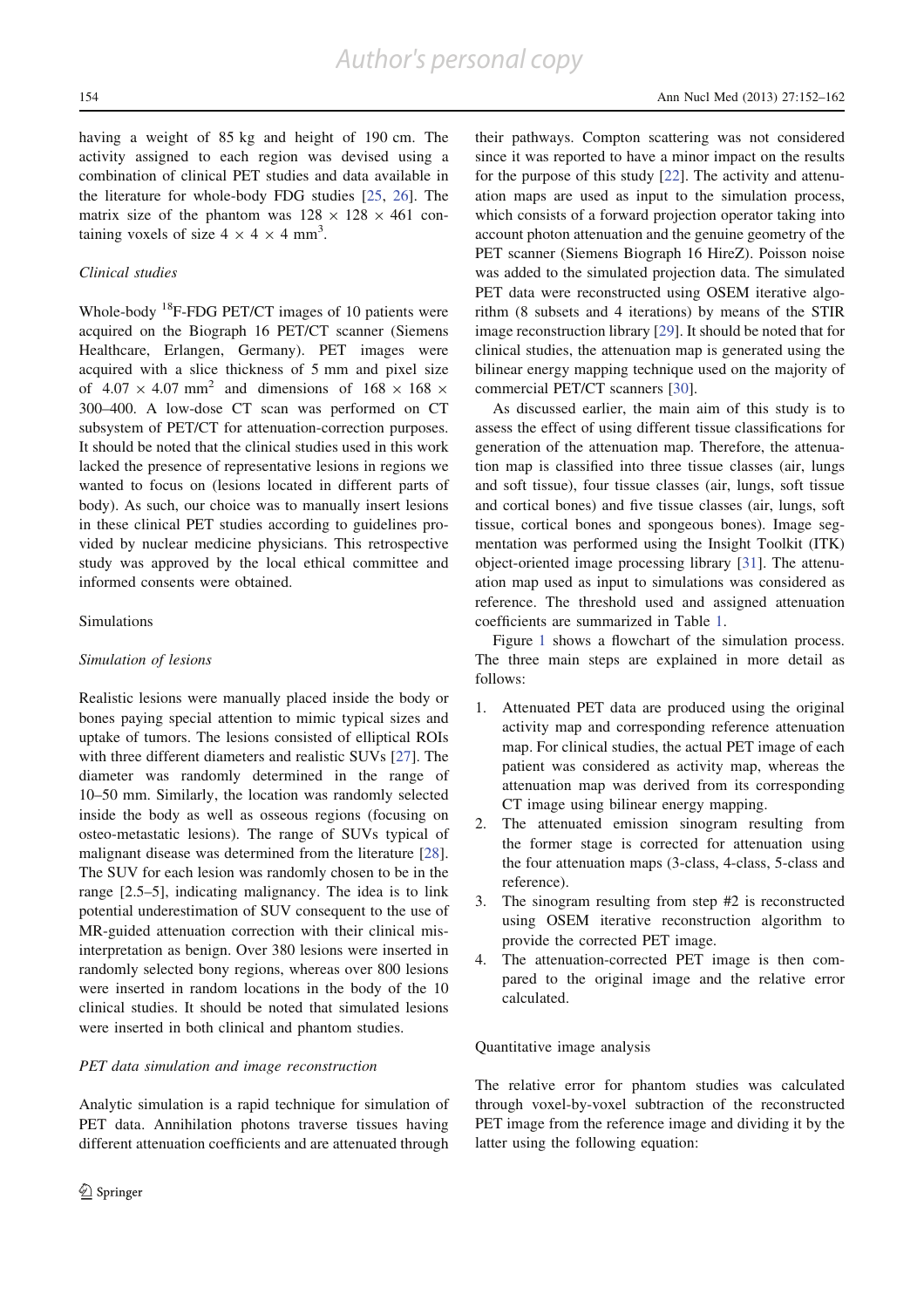Table 1 Thresholds used for segmentation of the attenuation map and CT image into different tissue classes together with the assigned linear attenuation coefficient

|                   | Class 2                       | Class 3                              | Class 4                              | Class 5                      |
|-------------------|-------------------------------|--------------------------------------|--------------------------------------|------------------------------|
| $XCAT$ $\mu$ -map |                               |                                      |                                      |                              |
| Three-class       | $I < 0.096 \leftarrow 0.0286$ | $0.096 < I \leftarrow 0.096$         |                                      |                              |
| Four-class        | $I < 0.096 \leftarrow 0.0286$ | $0.096 < I < 0.134 \leftarrow 0.096$ | $0.134 < I \leftarrow 0.134$         | -                            |
| Five-class        | $I < 0.096 \leftarrow 0.0286$ | $0.096 < I < 0.101 \leftarrow 0.096$ | $0.101 < I < 0.134 \leftarrow 0.101$ | $0.134 < I \leftarrow 0.134$ |
| CT image          |                               |                                      |                                      |                              |
| Three-class       | $I < -200 \leftarrow 0.0286$  | $-200 < I \leftarrow 0.096$          |                                      |                              |
| Four-class        | $I < -200 \leftarrow 0.0286$  | $-200 < I < 300 \leftarrow 0.096$    | $300 < I \leftarrow 0.134$           |                              |
| Five-class        | $I < -200 \leftarrow 0.0286$  | $-200 < I < 100 \leftarrow 0.096$    | $100 < I < 300 \leftarrow 0.101$     | $300 < I \leftarrow 0.134$   |

One class corresponds to image background (air) is not mentioned here

The following pattern was used. XCAT  $\mu$ -maps: lower thr(cm<sup>-1</sup>) < I < upper thr(cm<sup>-1</sup>)  $\leftarrow$  assigned value(cm<sup>-1</sup>). CT images: lower thr (HU) < I < upper thr (HU)  $\leftarrow$  assigned value (cm<sup>-1</sup>)

Relative error = 
$$
\frac{\text{Measured activity} - \text{Original activity}}{\text{Original activity}}
$$

$$
\times 100\,\%.
$$
 (1)

It can be deduced from Eq. (1) that a negative relative error demonstrates that the corrected image underestimates the initial activity, whereas a positive relative error demonstrates that the corrected image overestimates the original activity map.

The correlation coefficient is a statistical parameter that shows the linear dependency of two groups of samples. We calculate the correlation coefficient between PET images obtained using the different attenuation-correction methods and the reference image. When the two samples are linearly correlated, their correlation coefficient approaches 1.

Attenuation correction and image reconstruction were performed using the STIR library [29]. Spherical ROIs corresponding to the location of the simulated lesions were outlined to calculate the SUV for each ROI using the formula:

$$
SUV_{\text{mean/max}} = \frac{(\text{activity concentration in ROI})_{\text{mean/max}}}{\text{Injected activity/body weight}}.
$$
\n(2)

Since  $\text{SUV}_{\text{max}}$  is very sensitive to noise, the maximum value for each ROI was selected after averaging the considered voxel with its 26 neighbors. Relative error $_{\text{mean/max}}$  which directly reflects the dispersion of  $\text{SUV}_{\text{mean}/\text{max}}$  from the original SUV in PET images is calculated using the following formula:

Relative error<sub>mean/max</sub> = 
$$
\frac{\text{SUV}_{\text{mean/max}} - \text{Original SUV}}{\text{Original SUV}}
$$
  
× 100 %. (3)

It should be noted that a negative relative error $_{\text{mean/max}}$ reflects an underestimation of  $\text{SUV}_{\text{mean/max}}$ , whereas a positive relative error $_{\text{mean/max}}$  reflects an overestimation of  $\text{SUV}_{\text{mean}/\text{max}}$ . In order to assess the effect of using different attenuation maps on clinical interpretation, it was hypothesized that lesions with  $\text{SUV}_{\text{max}}$  smaller than 2 (while their original  $\text{SUV}_{\text{max}}$  was higher than 2.5) can be considered as benign. The total number of benign lesions for each attenuation-correction method was obtained.

The results of the comparative analysis are shown using box and whisker plots. In these plots, the box shows the median (horizontal line), whereas the lower (Q1) and upper quartiles (Q3) define the 25th and 75th percentiles. The plus sign in the plots indicates the outliers. Outliers in the plot include dubious results which are beyond of 1.5 times the inter-quartile range (Q3–Q1). The whiskers show the maximum and minimum of population after elimination of outliers. The notches display the variability of the median between samples. The width of a notch is computed so that the box plots whose notches do not overlap have different medians at the 5 % significance level. The significance level is based on a normal distribution assumption, but comparisons of medians are reasonably robust for other distributions. Comparing box plot medians is similar to a visual hypothesis test, analogous to the *t* test used for means.

## Results

Figure 2 shows the relative error maps (image depicting the relative error voxel-by-voxel) where voxel values indicate the percentage of relative errors (Eq. 1). The results seem to indicate that neglecting bone causes a significant error. Figure 3 shows the box and whisker plots reflecting statistical analysis of the relative error for various regions of the XCAT phantom. The samples shown in Fig. 3a were selected from various parts of the body. Similarly, samples selected from bones and bone marrow are shown in Fig. 3b.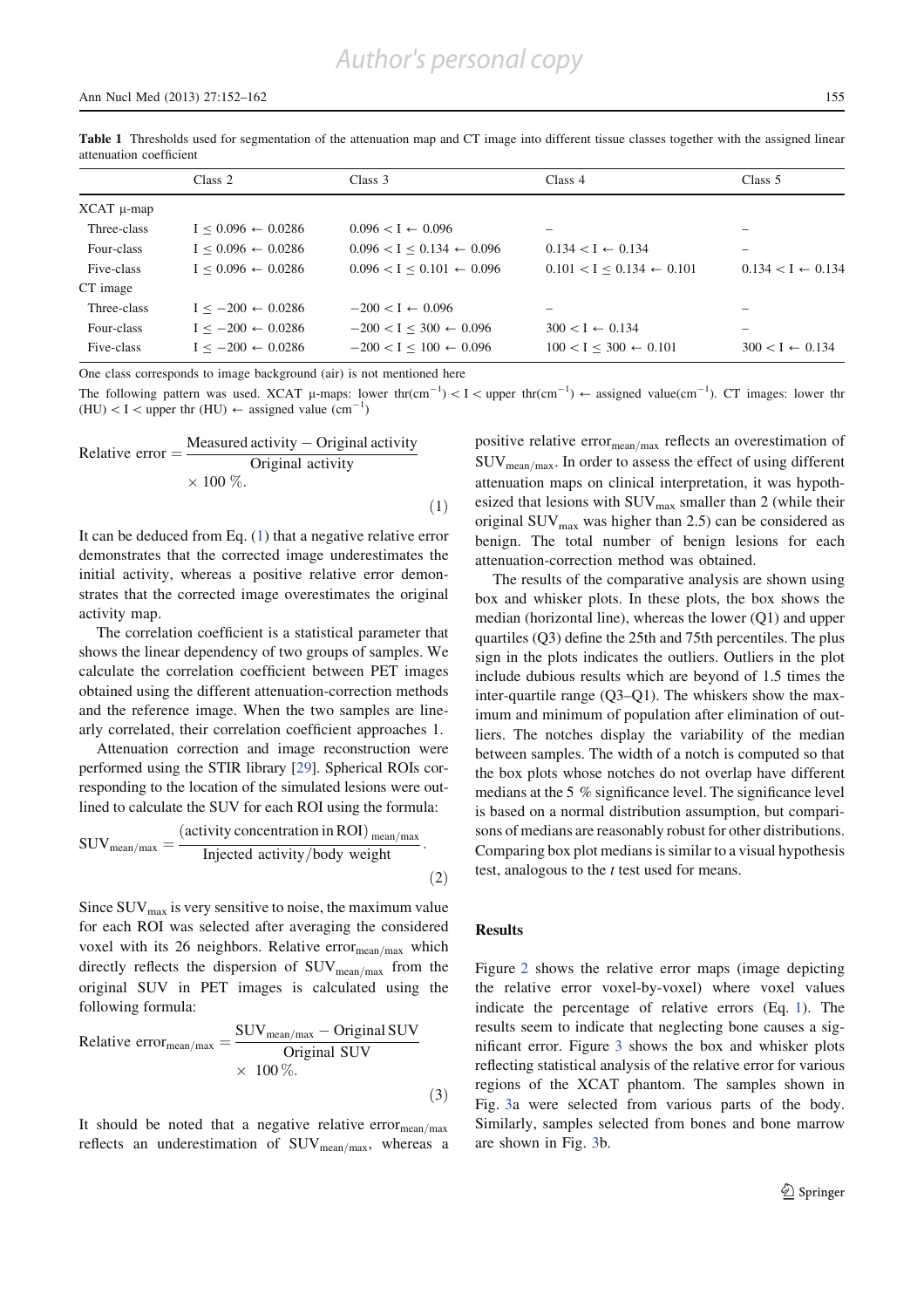

Fig. 1 Flowchart of the overall simulation procedure used for phantom and clinical studies

The reconstructed images of the XCAT phantom corrected for attenuation using segmented and reference attenuation maps were compared with the phantom's original activity distribution. The average error (Relative error<sub>mean</sub>) for each lesion was calculated for various organs and is illustrated in Fig. 4. Figure 5 plots the correlation coefficients between clinical PET images obtained using the various attenuation-correction techniques and the original images. The closer the correlation coefficient to identity, the better the correlation between the ground truth and the corresponding attenuation-correction procedure. It was observed that for all simulated phantoms and clinical

<sup>2</sup> Springer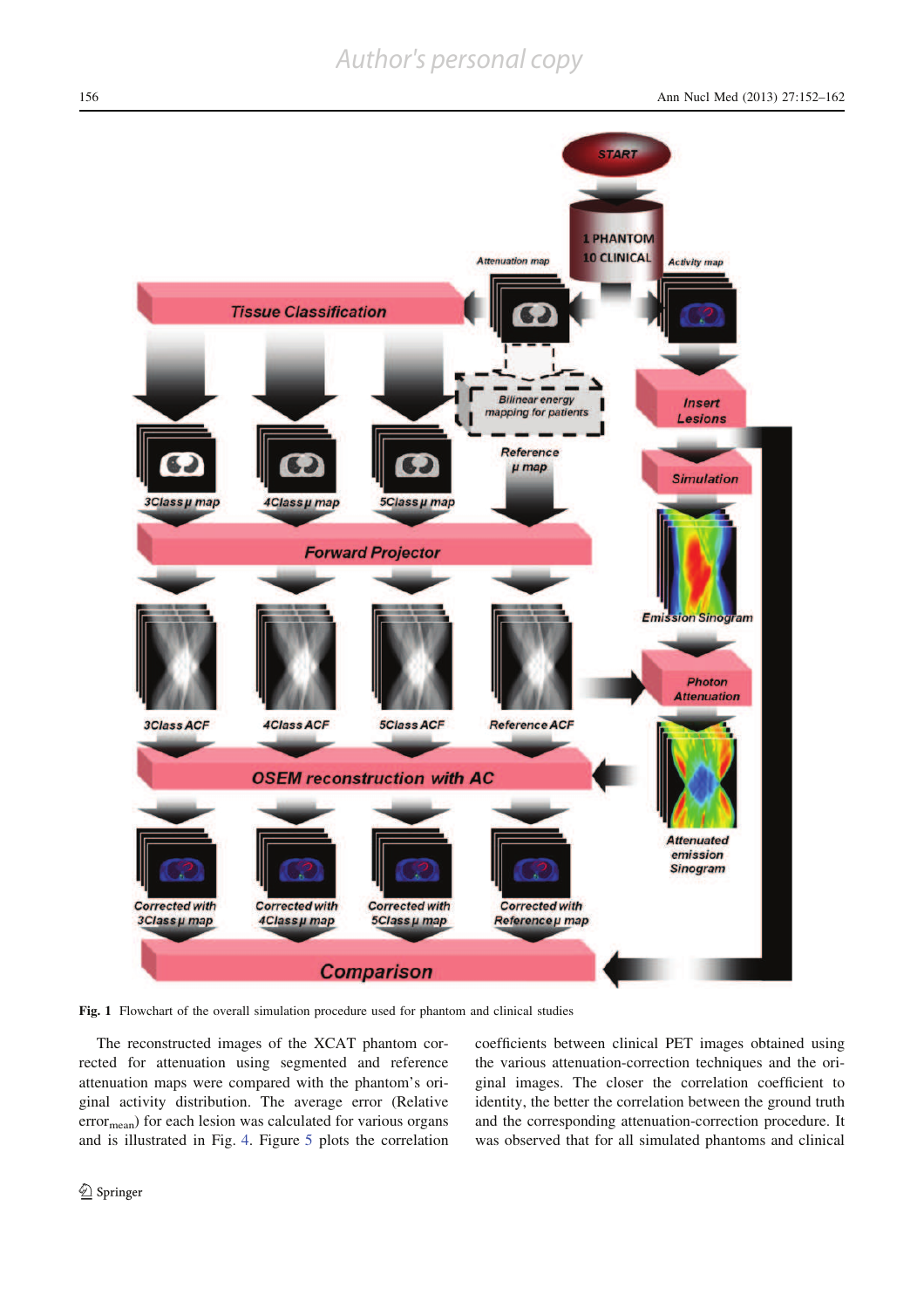



studies, increasing the number of classes will definitely increase the accuracy of attenuation correction. Statistical analysis proved that there is statistically significant difference between the attenuation-correction techniques.

Figure 6a, b shows box and whisker plots for relative error $_{\text{mean}}$  and relative error $_{\text{max}}$  for ROI-based analysis of about 386 lesions located in bones simulating osteo-metastatic lesions for 10 patients. It can be seen that the bilinear CT-based attenuation correction underestimates  $\text{SUV}_{\text{max}}$  by 13.4 % and slightly overestimates ( $\sim$  0.4 %) SUV<sub>mean</sub>. However, the attenuation-correction methods using 3-class, 4-class and 5-class classified attenuation maps largely underestimate both  $\text{SUV}_{\text{mean}}$  and  $\text{SUV}_{\text{max}}$ . Figure 6c, d shows relative error<sub>mean</sub> and relative error<sub>max</sub> for lesions in the body excluding bones. These lesions were simulated to contain equal SUVmean and SUVmax randomly from 2 up to 5. Over 800 lesions were located in 10 patients. Figure 6c, d indicates that the bilinear CT-based attenuation-correction technique causes 3.6  $%$  underestimation of SUV $_{\rm max}$  and 6.3  $%$  underestimation of SUV<sub>mean</sub>. However, attenuation-correction methods using 3-class, 4-class and 5-class attenuation maps demonstrate larger underestimations of both SUV<sub>max</sub> and SUV<sub>mean</sub>.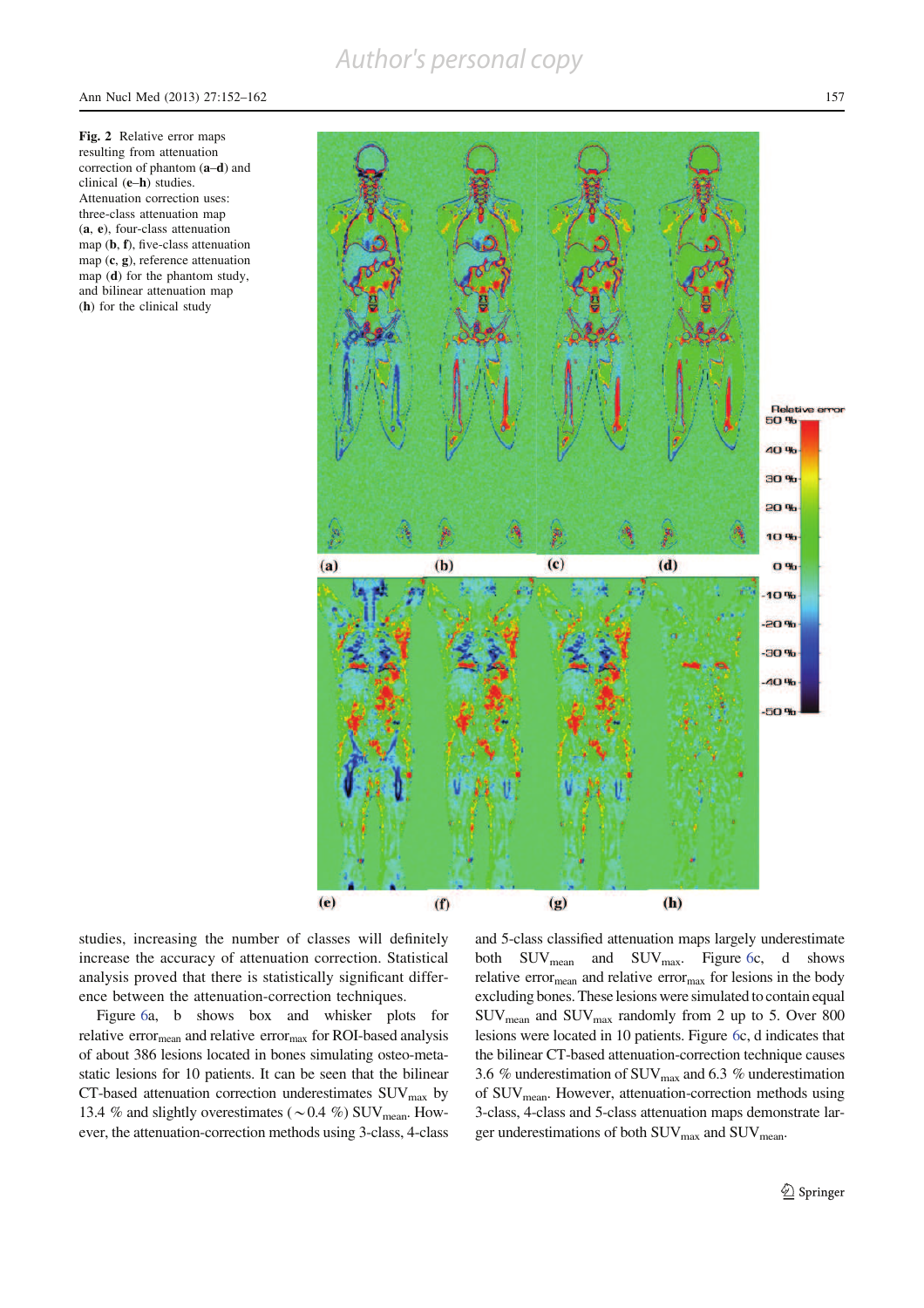

Fig. 3 *Box and whisker plots* illustrating the statistical analysis of the error image for the XCAT phantom: a samples selected from body, b samples selected from bones and bone marrow

Table 2 summarizes the number of lesions inside bones or the body classified as benign (SUV $_{\text{max}}$  < 2) while their initial  $\text{SUV}_{\text{max}}$  was higher than 2.5. Lesions with different uptakes were counted separately. The percentage of misinterpreted lesions is also reported.

# **Discussion**

The main objective of this work is to quantify the impact of using different number of tissue classes on the accuracy of

Fig. 4 Average relative error<sub>mean</sub> for lesions inside various parts of the XCAT phantom

MR-guided attenuation correction of PET data. This assessment consisted of simulated phantoms using the XCAT model and clinical studies. The relative error depicted in Fig. 3 as box and whisker plot was calculated voxel by voxel. The large number of voxels and their different characteristics explains the wide range of the relative error distribution. The wide boxes and whiskers make the comparison of the different attenuation-correction methods difficult. On the other hand, owing to the large number of voxels, the margin of statistical insignificance (confidence interval) falls down. This enables direct comparison of different techniques. The phantom study substantiates the hypothesis that the higher the number of tissue classes in the attenuation map, the more the recovered activity approaches the original activity for lesions located in the body (Fig. 3a). When using the reference attenuation map for AC, the median of the relative error for all voxels of the body is equal to  $1.34 \pm 0.04$  % (Fig. 3a). The value 0.04  $%$  is the confidence interval for a significance level of 95 %. The use of 5-class, 4-class and 3-class attenuation maps resulted in progressively increasing underestimation of tracer uptake in attenuation-corrected PET images of the XCAT phantom, respectively.

Figure 3b shows another sight of using different attenuation maps. The evaluation of the impact of a different number of tissue classes for generation of the attenuation map around bones and bone marrows highlights the fact that neglecting bone will lead to a larger underestimation of tracer uptake in PET images. Attenuation correction using a 3-class attenuation map, which ignores all bones and harder anatomical structures, underestimates tracer uptake by  $31.05 \pm 0.05$  % in bones and their neighborhoods. Other methods that consider bone result in smaller relative errors (under 1 %) in bony structures.

Figure 3 corroborates the fact that the relative error for the whole-body increases significantly as the number of classes decreases. On the other hand, ignoring bones in the 3-class attenuation map causes serious errors in bony structures, whereas taking bone into account in the derivation of the attenuation map reduces the relative error. Figure 4 demonstrates that the SUV for lesions located inside bones is largely underestimated by about 25 % for

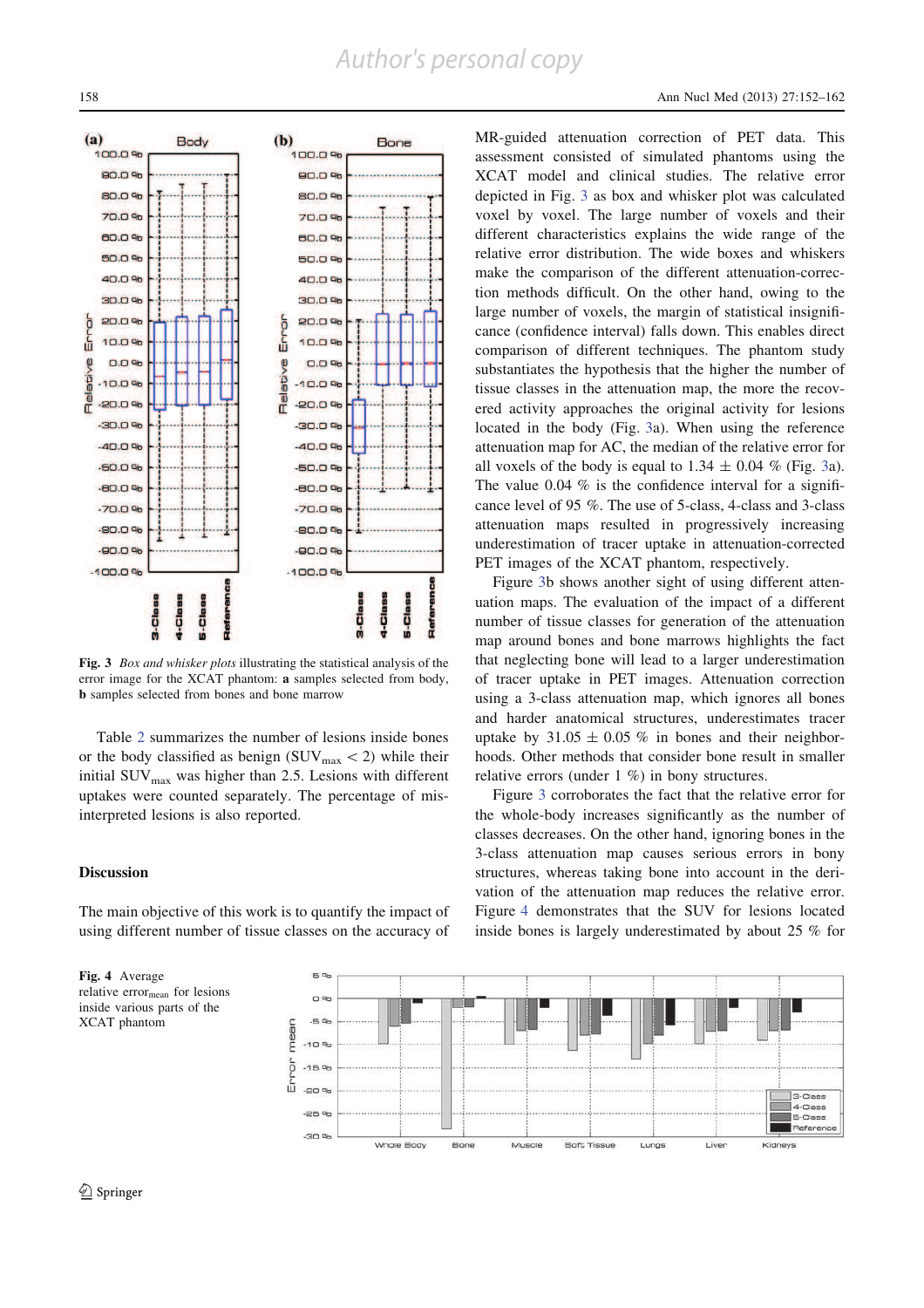Fig. 5 Correlation coefficients calculated through voxel-byvoxel statistical analysis of the original and corrected images for the XCAT phantom and 10 clinical studies considered



Fig. 6 Box and whisker plots illustrating relative error<sub>mean</sub> and relative error<sub>max</sub> calculated for simulated lesions in bones  $(a, b)$  and in the body (c, d) for all patients

|  | Table 2 Impact of using different tissue classes in the attenuation map on lesions' uptake |  |  |  |  |  |  |  |  |  |  |  |
|--|--------------------------------------------------------------------------------------------|--|--|--|--|--|--|--|--|--|--|--|
|--|--------------------------------------------------------------------------------------------|--|--|--|--|--|--|--|--|--|--|--|

| Reference $\rm{SUV}_{max}$ |           |          |          | Number of lesions with $\text{SUV}_{\text{max}} < 2$ |                 | Total | Percentage (%) of lesions classified as benign ( $\text{SUV}_{\text{max}}$ < 2) |         |         |          |
|----------------------------|-----------|----------|----------|------------------------------------------------------|-----------------|-------|---------------------------------------------------------------------------------|---------|---------|----------|
|                            |           | 3-Class  | 4-Class  | 5-Class                                              | <b>Bilinear</b> |       | 3-Class                                                                         | 4-Class | 5-Class | Bilinear |
| Bone                       | $2.5 - 3$ | 36       | 8        | 6                                                    |                 | 64    | 56.2                                                                            | 12.5    | 9.4     | 1.6      |
|                            | $3 - 4$   | 55       | 15       | 10                                                   | 5               | 167   | 32.9                                                                            | 9.0     | 6.0     | 3.0      |
|                            | $4 - 5$   | 35       | 10       | 5                                                    |                 | 149   | 23.5                                                                            | 6.7     | 3.4     | 0.7      |
|                            | > 5       | 2        |          |                                                      | $\overline{0}$  | 6     | 33.3                                                                            | 16.7    | 16.7    | 0.0      |
| Body                       | $2.5 - 3$ | 66       | 17       | 13                                                   | 3               | 140   | 47.14                                                                           | 12.1    | 9.3     | 2.1      |
|                            | $3 - 4$   | 9        | 7        | $\overline{4}$                                       | $\overline{0}$  | 352   | 2.56                                                                            | 2.0     | 1.1     | 0.0      |
|                            | $4 - 5$   | $\Omega$ | $\Omega$ | $\overline{0}$                                       | $\overline{0}$  | 362   | 0.00                                                                            | 0.0     | 0.0     | 0.0      |
|                            | >5        | $\Omega$ | $\theta$ | $\overline{0}$                                       | $\overline{0}$  | 19    | 0.00                                                                            | 0.0     | 0.0     | 0.0      |

All simulated lesions had an initial SUV<sub>max</sub> > 2.5. Lesions with SUV<sub>max</sub> < 2 after attenuation correction were classified as benign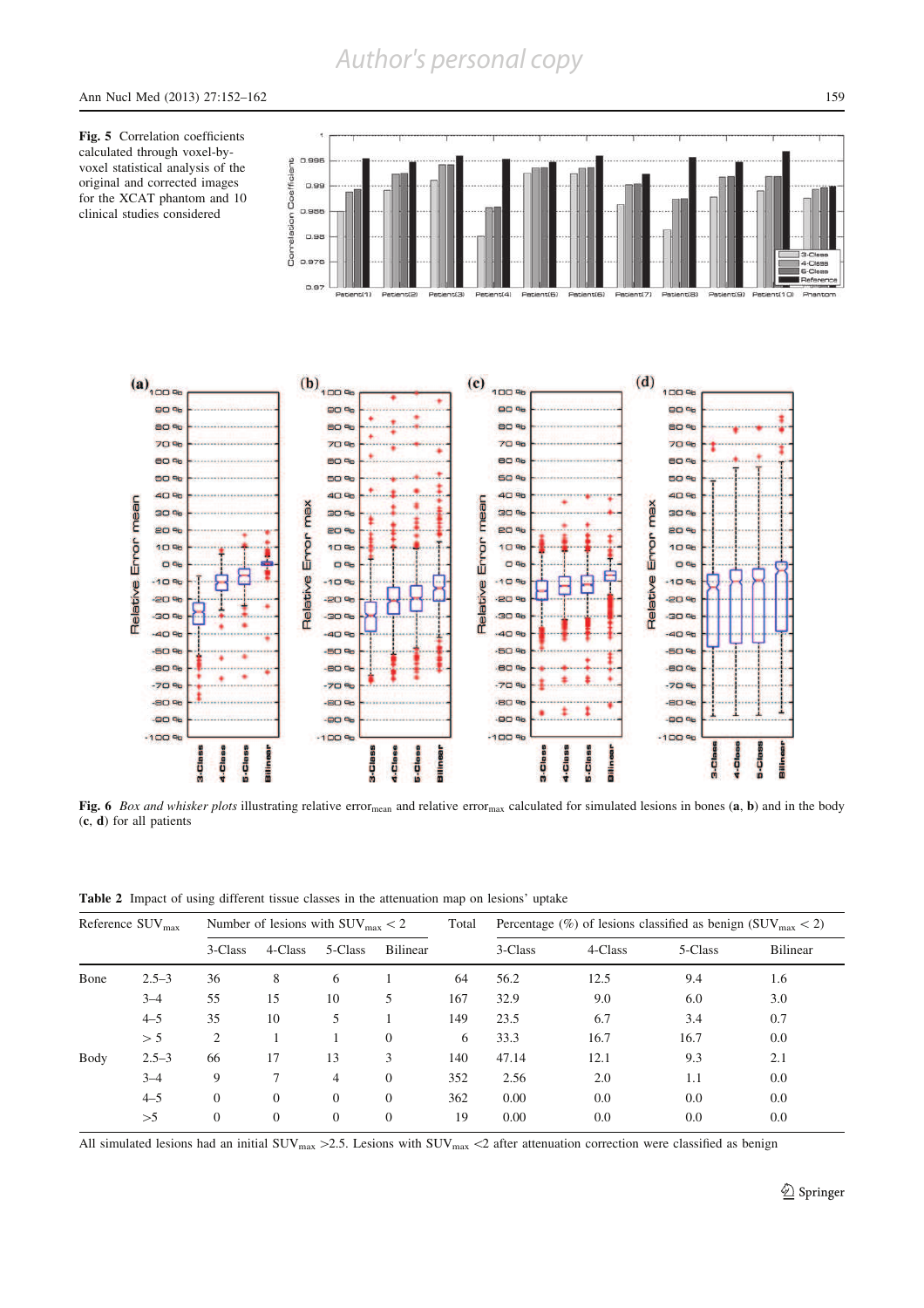the 3-class attenuation map. The difference between PET images corrected for attenuation using the reference attenuation map and the original images is likely due to errors associated with organ boundaries.

The correlation coefficient between PET images corrected for attenuation correction using the different and original image is another relevant parameter for comparative analysis (Fig. 5). As the number of classes in the attenuation map increases, the correlation coefficient becomes closer to one confirming the hypothesis that increasing the number of classes will improve the accuracy of attenuation correction. Statistical hypothesis testing was carried out to assess whether two correlations have different strengths. Since the number of samples was relatively high, all correlation coefficients are different with a significance level of 99 %. It should be noted that we assumed that all samples are normally distributed for statistical testing (the normality of samples was verified using Chi-square test).

Relative error $_{\text{mean/max}}$  for SUV $_{\text{mean/max}}$  index is another parameter for assessment of different attenuation-correction techniques used for clinical simulation studies. It should be mentioned that Relative error<sub>max</sub> calculated from SUVmax is highly sensitive to statistical noise since it reflects the value of only one voxel. The latter is, however, less dependent on the shape, size and location of the ROI. Notwithstanding,  $\text{SUV}_{\text{max}}$  suffers from inferior reproducibility in comparison with  $\text{SUV}_{\text{mean}}$  [32].

Figure 6a, b show relative error<sub>mean</sub> and relative error<sub>max</sub> calculated over 386 ROIs for the 10 patients included in this study. Both metrics support the fact that a higher number of classes improves the accuracy of the attenuation-correction procedure. This is in agreement with the previous phantom study. However, a close look at the results reported in Table 3 indicates that relative error $_{\text{max}}$  (for simulated osteometastatic lesions) are not significantly different with a significance level of 95 % when using 4-class and 5-class attenuation maps. This is in line with observations made for the phantom study (Fig. 3b). The reason behind is that the 5-class and 4-class attenuation maps are slightly different in their contents since the 4-class attenuation map considers only hard bones as an individual class, whereas a 5-class attenuation map also considers soft bones.

Figure 6c, d show the results for simulated lesions in the body. Similar behavior is observed when increasing the number of classes in terms of reducing relative error<sub>mean</sub> and relative error $_{\text{max}}$ . Table 3 shows the median of relative error<sub>mean</sub> and relative error<sub>max</sub> for each group of ROIs along with their confidence interval for 95 % confidence level. There is a small difference between relative error $_{\text{mean}}$  and relative error $_{\text{max}}$  when using the various attenuation-correction techniques using 4-class and Table 3 Summary of median and corresponding 95 % confidence interval calculated over all simulated lesions in bones and the body of the patients when using different attenuation-correction procedures

|                | AC<br>technique | Notch-<br>low (%) | Median<br>(%) | Notch-<br>high<br>$(\%)$ | Confidence<br>interval $(\% )$ |
|----------------|-----------------|-------------------|---------------|--------------------------|--------------------------------|
| Body           |                 |                   |               |                          |                                |
| $Error_{mean}$ | 3-class         | $-15.83$          | $-15.37$      | $-14.90$                 | 0.93                           |
|                | 4-class         | $-12.91$          | $-12.49$      | $-12.07$                 | 0.84                           |
|                | 5-class         | $-12.34$          | $-11.92$      | $-11.51$                 | 0.83                           |
|                | <b>Bilinear</b> | $-6.57$           | $-6.34$       | $-6.11$                  | 0.46                           |
| $Error_{max}$  | 3-class         | $-14.78$          | $-13.01$      | $-11.24$                 | 3.54                           |
|                | 4-class         | $-11.78$          | $-9.99$       | $-8.19$                  | 3.59                           |
|                | 5-class         | $-11.23$          | $-9.41$       | $-7.60$                  | 3.62                           |
|                | <b>Bilinear</b> | $-5.31$           | $-3.63$       | $-1.95$                  | 3.35                           |
| <b>Bones</b>   |                 |                   |               |                          |                                |
| $Error_{mean}$ | 3-class         | $-28.36$          | $-27.27$      | $-26.19$                 | 2.17                           |
|                | 4-class         | $-11.17$          | $-10.41$      | $-9.65$                  | 1.52                           |
|                | 5-class         | $-7.20$           | $-6.44$       | $-5.69$                  | 1.52                           |
|                | <b>Bilinear</b> | 0.17              | 0.35          | 0.54                     | 0.37                           |
| $Error_{max}$  | 3-class         | $-30.72$          | $-29.34$      | $-27.97$                 | 2.76                           |
|                | 4-class         | $-22.14$          | $-20.90$      | $-19.65$                 | 2.49                           |
|                | 5-class         | $-20.50$          | $-19.34$      | $-18.18$                 | 2.32                           |
|                | <b>Bilinear</b> | $-14.62$          | $-13.43$      | $-12.25$                 | 2.36                           |

5-class attenuation maps. Consequently, although considering soft bones as a distinct class in the attenuation map slightly improves the accuracy of attenuation correction, it is not as vital as including hard bones as a separate class. This is further demonstrated in Table 2 where it can be observed that ignoring hard bones in the attenuation map results in a larger rate of misinterpretations than ignoring soft bones. For clinical studies, considering bone in osteo-metastatic lesions decreases relative error<sub>mean</sub> and relative error<sub>max</sub> by  $17.19 \pm 2.2 \%$  and  $8.58 \pm 0.4 \%$ , respectively, when comparing 3-class with 4-class attenuation maps. For lesions located in the body, relative error<sub>mean</sub> and relative error<sub>max</sub> decrease by 2.9 and 3 %, respectively.

It was observed for both phantom and clinical simulation studies, that the actual or reference attenuation map (bilinear conversion curve) produces small errors (Figs. 4, 6). In this case, since the reference images were forward projected considering photon attenuation and then attenuation corrected using the same attenuation map, error-free reconstruction is expected. However, in practice the reconstruction process suffers from numerical instability especially in sharp boundaries which leads to such errors.

Different values for SUV underestimation in bone lesions have been reported in the literature ranging between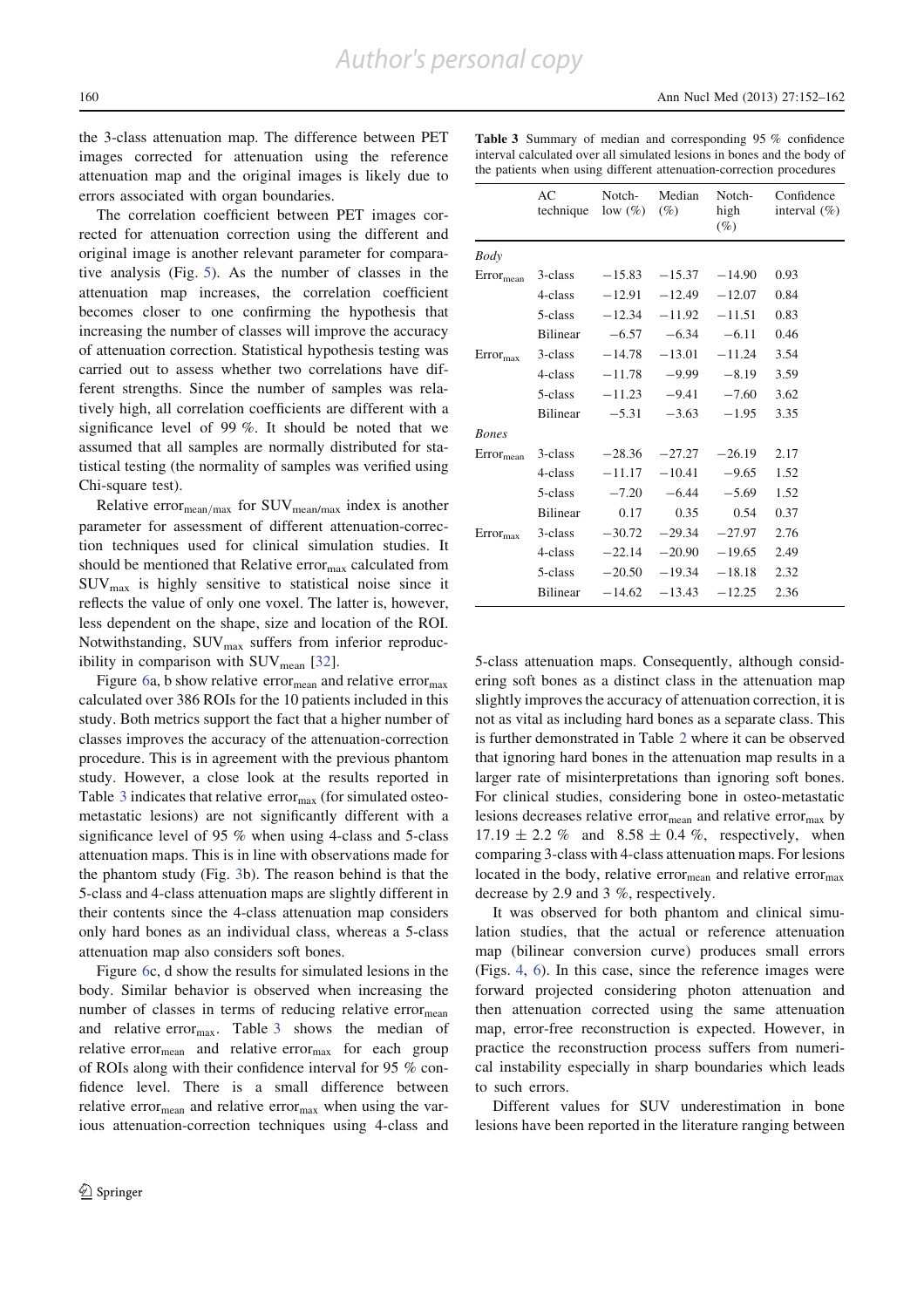5 and 15 % [11, 13, 33] and going up to 23 % [34]. Simulation studies using the XCAT phantom reported biases of up to 17.5 % [22], whereas our assessment led to a bias of  $28.36 \pm 1.08$  % for SUV<sub>mean</sub> and  $30.72 \pm 1.38$  % for  $\text{SUV}_{\text{max}}$  [35]. Our results suggest higher relative errors compared to previous works. One possible reason could be the way the lesions were simulated. Indeed, the lesions were inserted inside bones and none of them was partially outside the bones. The size of lesions was also relatively small which can be another reason for the large deviations.

According to nuclear medicine physicians, such underestimation might impact their interpretation having as consequence mis-staging of tumors with low SUV in some cases, while there is potential of misjudgment when assessing response to treatment for tumors with relatively high SUV.

Table 2 shows that for bony tumors, over 50 % of the lesions having an initial uptake from 2.5 to 3 could be interpreted as benign lesions when using a 3-class attenuation map. For lesions with higher uptake, the percentage of misinterpretation falls down to 33 % (3  $\times$  SUV  $<$  4) and 23 % ( $4 \lt SUV \lt 5$ ). The number of misinterpreted lesions in the body with an  $SUV > 3$  drastically falls down owing to the fact that the error for body lesions is lower in comparison with bony lesions.

The use of a sharp SUV cut-off threshold to discriminate between benign and malignant lesions has been widely discussed in the literature and still remains a matter of debate. Different ranges of SUV<sub>max</sub> for various tumor entities have been proposed [36–38]. Owing to the variability in PET scanner design and performance parameters, acquisition and processing protocols and study populations, it is impossible to draw an unambiguous conclusion about a common SUV cut-off threshold. A recent study [39] has shown that the range of  $\text{SUV}_{\text{max}}$  for benign tumors slightly overlaps with that for malignant tumors. As such, our approach bears some inherent limitations in this respect.

According to our previous experience [8, 40–42], we believe that a study design involving the use of human observers with a ranking procedure to assess the impact of various attenuation-correction strategies on visual quality of PET images is not the best strategy given the small visual changes noticeable on clinical images. Therefore, we relied on quantitative changes in PET images based on the hypothesis that underestimations of SUV resulting from the use of MR-guided attenuation correction could result in misinterpretations of malignant lesions as benign.

## **Conclusion**

We evaluated the impact of using different number of tissue classes in MR segmentation-based attenuation correction in PET/MRI. We particularly focused on the controversial effect of neglecting bone and the improvement brought by considering hard and soft bones. Overall, it has been shown that considering bone improves the accuracy of MR-guided attenuation correction. The quantitative assessment revealed a 50 % underestimation of SUVs ranging between 2.5 and 3 owing to ignoring bone, which might cause misinterpretation of bone tumor staging. Our study substantiates that the choice of the number of tissue classes has a significant impact on the clinical interpretation of osteo-metastatic lesions and needs to be optimized for hybrid PET/MR technologies.

Acknowledgments This work was supported by Tehran University of Medical Sciences under Grant No. 10934, the Swiss National Science Foundation under grants SNSF 31003A-135576, 33CM30- 124114, and Geneva Cancer League. The authors are indebted to Dr. Paul Segars for providing the XCAT phantom.

#### References

- 1. Schmidt GP, Schmid R, Hahn K, Reiser MF. Whole-body MRI and PET/CT in tumor diagnosis. Der Radiologe. 2004;44:1079–87.
- 2. Seemann MD, Meisetschlaeger G, Gaa J, Rummeny EJ. Assessment of the extent of metastases of gastrointestinal carcinoid tumors using whole-body PET, CT, MRI, PET/CT and PET/ MRI. Eur J Med Res. 2006;11:58–65.
- 3. Antoch G, Vogt FM, Freudenberg LS, Nazaradeh F, Goehde SC, Barkhausen J, et al. Whole-body dual-modality PET/CT and whole-body MRI for tumor staging in oncology. JAMA. 2003;290:3199–206.
- 4. Antoch G, Bockisch A. Combined PET/MRI: a new dimension in whole-body oncology imaging? Eur J Nuc Med Mol Imaging. 2009;36(Suppl 1):S113–20.
- 5. Heiss W-D. The potential of PET/MR for brain imaging. Eur J Nuc Med Mol Imaging. 2009;36(Suppl 1):S105–12.
- 6. Zaidi H, Del Guerra A. An outlook on future design of hybrid PET/MRI systems. Med Phys. 2011;38:5667.
- 7. Kinahan PE, Hasegawa BH, Beyer T. X-ray-based attenuation correction for positron emission tomography/computed tomography scanners. Semin Nucl Med. 2003;33:166–79.
- 8. Ay MR, Shirmohammad M, Sarkar S, Rahmim A, Zaidi H. Comparative assessment of energy-mapping approaches in CT-based attenuation correction for PET. Mol Imaging Biol. 2011;13:187–98.
- 9. Zaidi H. Is MRI-guided attenuation correction a viable option for dual-modality PET/MR imaging? Radiology. 2007;244:639–42.
- 10. Hofmann M, Pichler B, Schölkopf B, Beyer T. Towards quantitative PET/MRI: a review of MR-based attenuation correction techniques. Eur J Nuc Med Mol Imaging. 2009;36(Suppl 1): S93–104.
- 11. Schulz V, Torres-Espallardo I, Renisch S, Hu Z, Ojha N, Börnert P, et al. Automatic, three-segment, MR-based attenuation correction for whole-body PET/MR data. Eur J Nucl Med Mol Imaging. 2011;38:138–52.
- 12. Zaidi H, Ojha N, Morich M, Griesmer J, Hu Z, Maniawski P, et al. Design and performance evaluation of a whole-body Ingenuity TF PET-MRI system. Phys Med Biol. 2011;56: 3091–106.
- 13. Martinez-Moller A, Souvatzoglou M, Delso G, Bundschuh RA, Chefd'hotel C, Ziegler SI, et al. Tissue classification as a